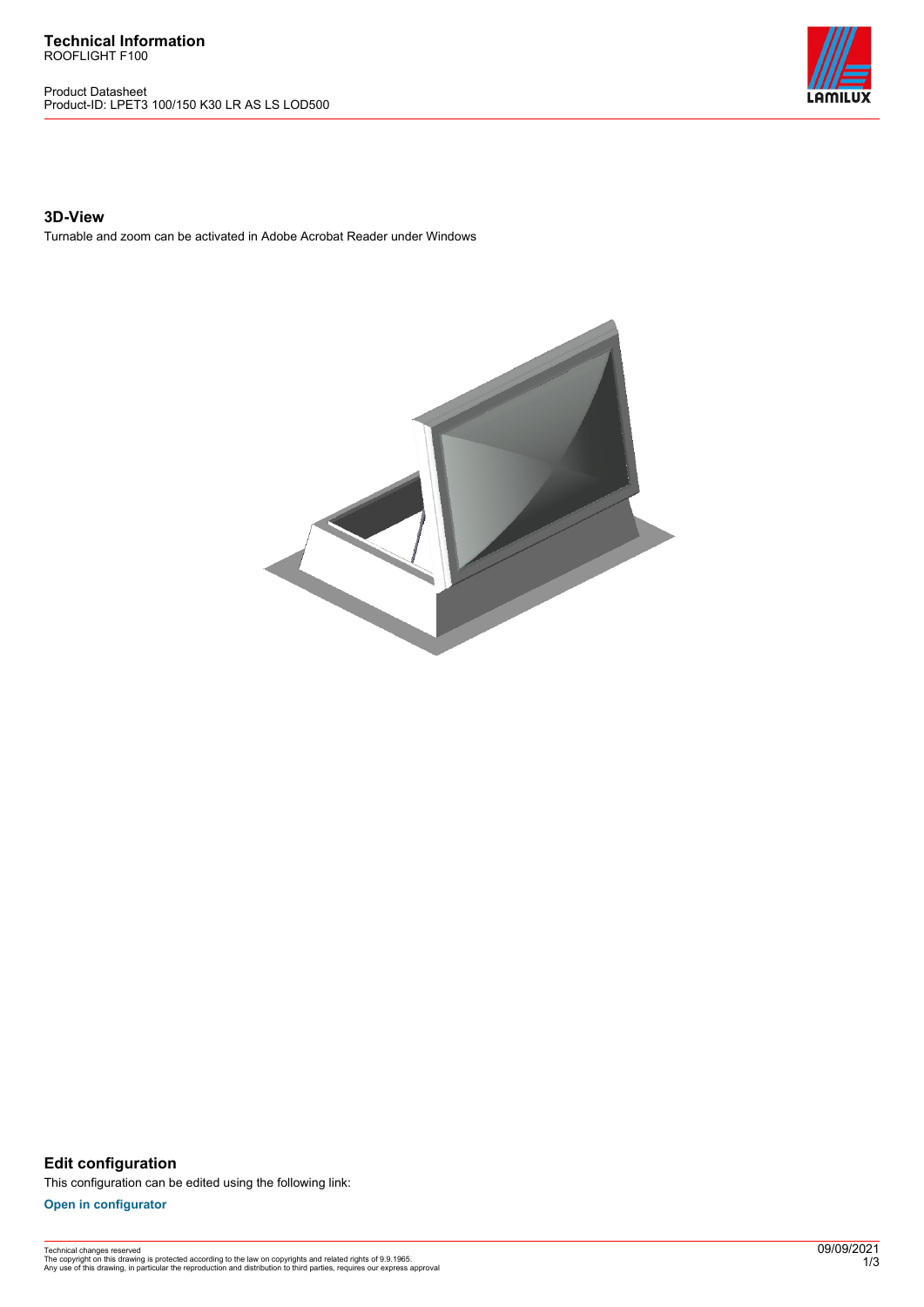Product Datasheet Product-ID: LPET3 100/150 K30 LR AS LS LOD500



## **Product Features**

| <b>Attribute</b>                               | <b>Value</b>                                                |
|------------------------------------------------|-------------------------------------------------------------|
| ROOFLIGHT F100                                 |                                                             |
| product ID                                     | LPET3 100/150 K30 LR AS LS LOD500                           |
| level of detail                                | <b>LOD 500</b>                                              |
|                                                | lower LOD value = simplified selection and reduced          |
|                                                | geometry                                                    |
| <b>UPPER PART</b>                              |                                                             |
| order size, top roof edge size (OKD) [cm]      | 100 / 150                                                   |
| clear dimension (LM) [cm]                      | 82/132                                                      |
| exit hatch                                     | manual exit hatch                                           |
|                                                | can be combined with other drives on request                |
| glazing                                        |                                                             |
| heat transition Ut [W/m <sup>2</sup> K]        | $1.8 - 2.0$                                                 |
| material                                       | dome impact-resistant                                       |
| transparency                                   | opal                                                        |
|                                                | triple glazing                                              |
| <b>UPSTAND</b>                                 |                                                             |
| type of upstand                                | GRP upstand                                                 |
| height [cm]                                    | 30                                                          |
| features                                       |                                                             |
| better heat insulation upstand                 | no                                                          |
| suspension lip for storage of the roof line    | no                                                          |
| PVC rail                                       | no                                                          |
| heat insulated foot flange                     | no                                                          |
| YOUR CONFIGURATION HAS THE FOLLOWING QUALITIES |                                                             |
| OKD width                                      | 100 cm                                                      |
| OKD length                                     | 150 cm                                                      |
| LM width                                       | 82 cm                                                       |
| LM length                                      | 132 cm                                                      |
| height of upstand                              | 30 cm                                                       |
| thermal transition Ut                          | ca. 1.9 W/(m <sup>2</sup> K)                                |
| noise insulation level Rw,p                    |                                                             |
| light transmission T                           | ca. 58 %                                                    |
| energy transmission g                          | ca. 58 %                                                    |
| product standard                               | <b>EN 1873</b>                                              |
| fall-through protection                        | fall-through proof for one year from production ((according |
|                                                | to GS BAU 18)                                               |
| construction material class upstand            | E (according to EN 13501-1)                                 |
| construction material class glazing            | E, d0 (nach EN 13501-1)                                     |
| hail resistance class                          | HW5 (according to VKF standard)                             |